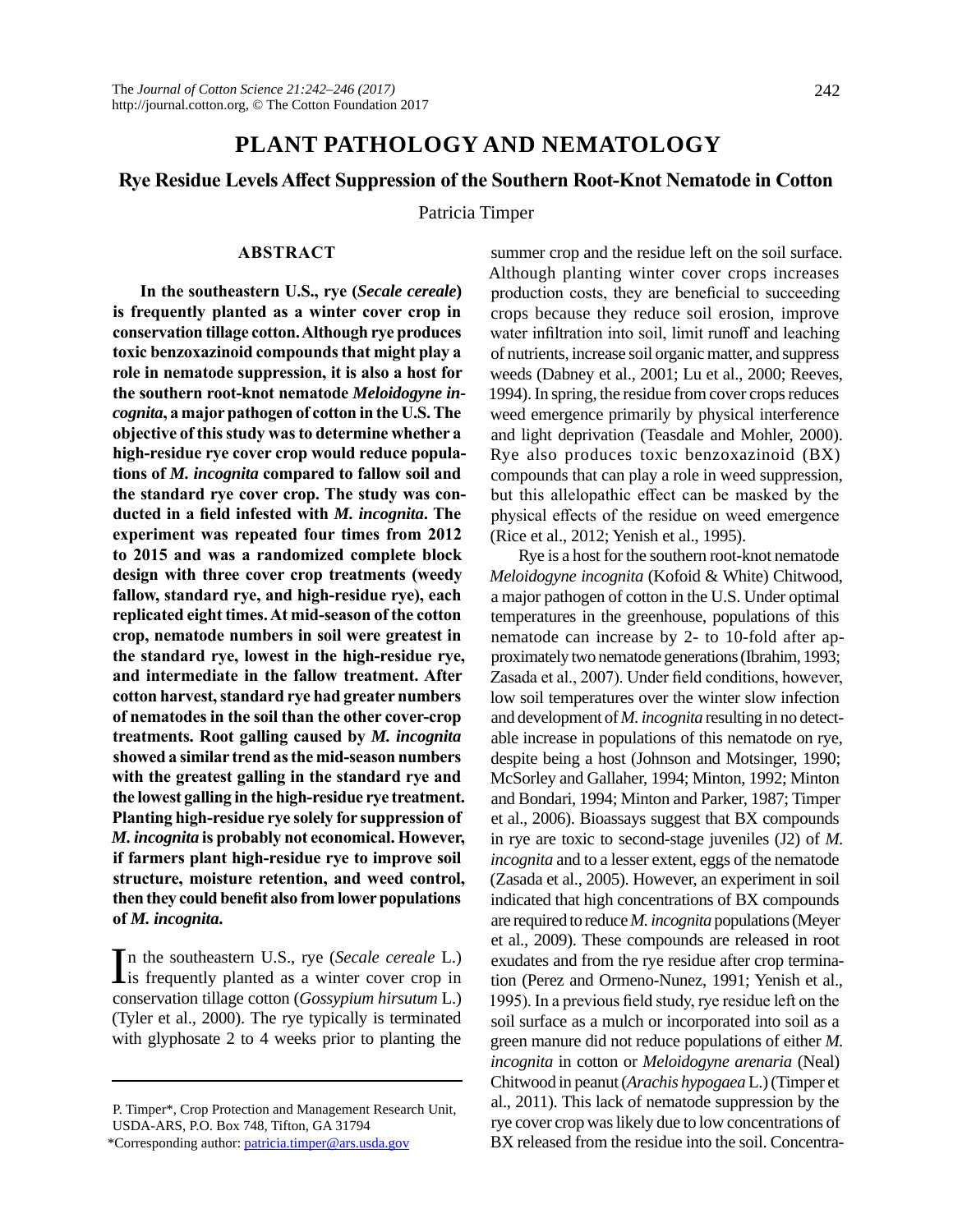tions of BX in soil are related to the amount of BX in the tissue as well as the biomass of rye residue.

High-residue cover crops are intensively managed to maximize biomass. Because greater levels of biomass on the soil surface more effectively block light and physically restrict growth of weed seedlings than lower levels of biomass, high-residue cover crops such as rye are recommended as part of an integrated management program for glyphosateresistant Palmer amaranth (*Amaranthus palmeri* S. Wats*.*) in the southeastern U.S. (Price et al., 2011). Moreover, if deep tillage is used as a strategy to bury Palmer amaranth seed, then high-residue cover crops can mitigate the negative effects of tillage on soil structure and biological activity. An additional benefit of a high-residue rye crop can be suppression of plant-parasitic nematodes via the release of toxic BX compounds. The objective of this study was to determine whether a high-residue rye cover crop would reduce populations of *M. incognita* compared to fallow soil and the standard rye cover crop.

### **MATERIALS AND METHODS**

**Experimental Design and Rye Management.**  The experiment was conducted at the University of Georgia Gibbs Farm in Tifton, GA. The field site contained a Tifton loamy sand (Fine-loamy, kaolinitic, thermic Plinthic Kandiudults; 85% sand, 11% silt, 4% clay, < 1% organic matter) and was naturally infested with *M. incognita* race 3. Corn (*Zea mays* L.) had been grown the summer before the experiment was initiated. The experiment was a randomized complete-block design with three cover crop treatments (weedy fallow, standard rye, and high-residue rye), each replicated eight times. Plots were 7.62 m long x 5.49 m wide (equivalent of six cotton rows). The experiment was conducted four times in the

**Table 1. Biomass of rye residue in standard and high-residue treatments among years**

same location from 2012 to 2015. To determine the cumulative effects of a rye cover crop, the treatments were not re-randomized each year.

Rye, cv. Wrens Abruzzi, was planted from 5 December to 20 January (Table 1) with a no-till grain drill (8-cm spacing) at 84 kg ha<sup>-1</sup> for the standard rye and 101 kg ha<sup>-1</sup> for the high-residue rye. In the high-residue rye plots, 33.6 kg ha<sup>-1</sup> of nitrogen (ammonium nitrate) was applied on 19 January 2012, 1 February 2013, 19 February 2014, and 4 March 2015 to enhance biomass production. Rye biomass was determined in 2013, 2014, and 2015 by cutting a 91.4-cm strip from the center of the rye plots using a Carter forage harvester between 23 April and 13 May (Table 1). The biomass of the mowed material from each plot was weighed and a 10% subsample was retained for dry weight determination. The remaining residue was scattered evenly over the cut area. Plant biomass in the weedy fallow treatment was not determined. Glyphosate  $(1.35 \text{ kg a.i.} \text{ha}^{-1})$  was applied on 28 March 2012, 6 May 2013 and 2014, and 14 May 2015 to kill weeds and the rye (burndown). The rye was mowed prior to planting cotton.

**Planting and Harvest of Cotton.** All plots were strip tilled and planted with cotton at a rate of 10 seed m-1 on 12 May 2012, 3 June 2013 and 2014, and 27 May 2015. The cotton cultivar differed among years, with 'DP 1048' planted in 2012 and 2013 and 'Phytogen 499 WRF' planted in 2014 and 2015. The cotton was side dressed with  $100.9$  kg ha<sup>-1</sup> liquid nitrogen between 38 and 49 days after planting. The crop was managed uniformly across plots according to University of Georgia Extension Service recommendations and overhead irrigation was applied as needed. Cotton was harvested on 25 October 2012, 21 November 2013, 9 December 2014, and 16 November 2015 and seed weight determined for each plot. Lint yield was estimated as 38% of the seed cotton weight.

|  | Table 1. Divinass of type residue in standard and ingu-residue treatments among years |  |
|--|---------------------------------------------------------------------------------------|--|
|  |                                                                                       |  |
|  |                                                                                       |  |

| Year    | <b>Planting</b> | $Harvest^Z$  | <b>Degree</b><br>days | <b>Standard rve</b>                | High-residue rye  | <b>Average</b> |
|---------|-----------------|--------------|-----------------------|------------------------------------|-------------------|----------------|
|         |                 |              |                       | $kg$ ha <sup>-1</sup> (dry weight) |                   |                |
| 2012    | 5 Dec 2011      | $\mathbf{Y}$ |                       | $\overline{\phantom{0}}$           | -                 |                |
| 2013    | 20 Dec 2012     | 23 Apr 2013  | 1069                  | 2500                               | 3615              | 3058           |
| 2014    | 6 Jan 2014      | 28 Apr 2014  | 938                   | 962                                | 3090              | 2026           |
| 2015    | 20 Jan 2015     | 13 May 2015  | 1300                  | 784                                | 1060              | 922            |
| Average |                 |              | 1102                  | 1415 a                             | 2588 <sub>b</sub> |                |

**<sup>Z</sup>Harvested for biomass weight. The rye was desiccated with glyphosate within 2 wk of biomass collection.**

**YBiomass weight was not collected in 2012.**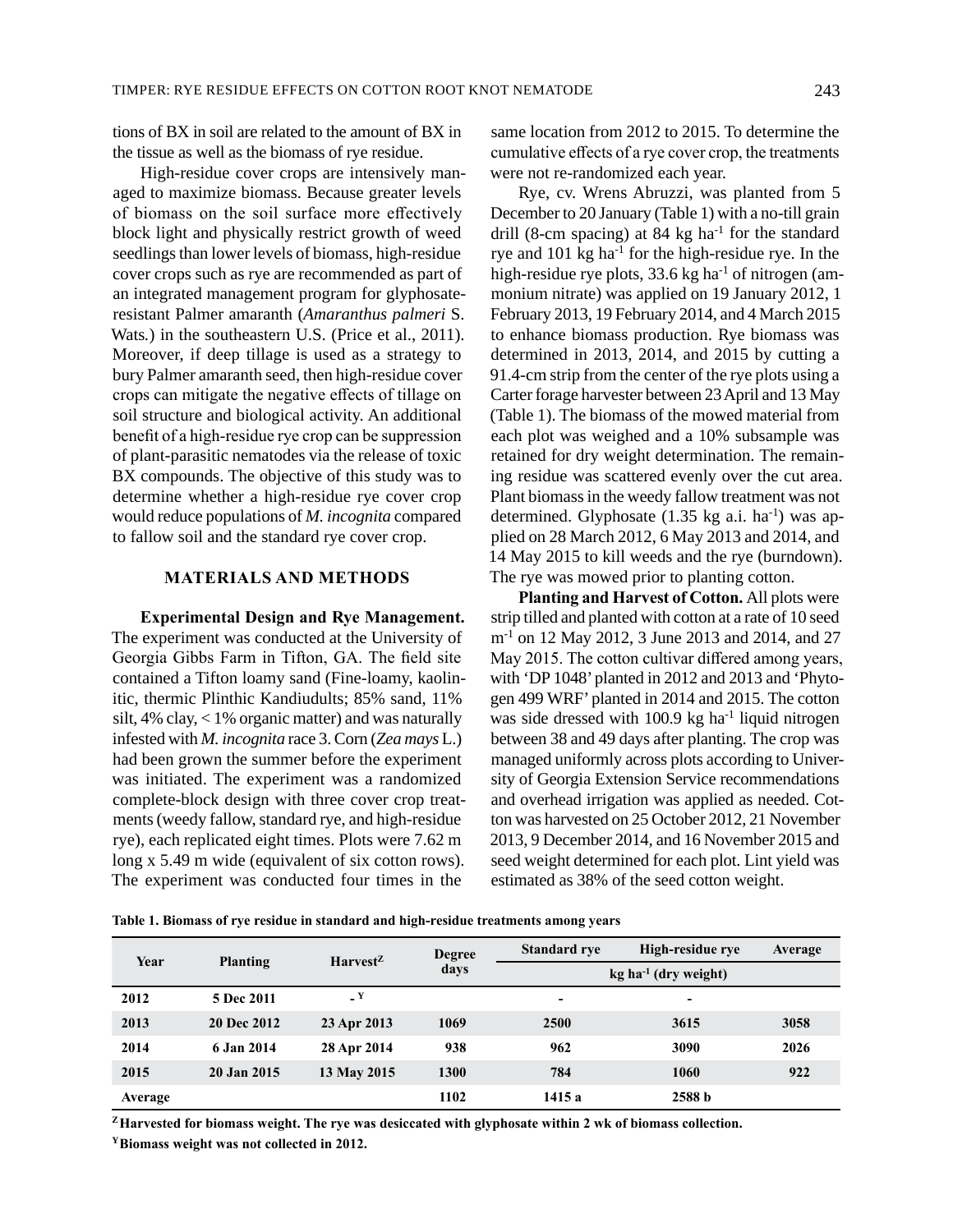**Nematode Data Collection.** Soil samples to determine numbers of *M. incognita* J2 were collected from each plot after cotton was planted (9-29 d after planting), mid-season (mid-August to mid-September), and after cotton harvest (8-25 d after harvest). The soil samples consisted of a composite of 8 to 10 cores per plot (2.5-cm diameter and 20-cm deep) collected from the root zone. Nematodes were extracted from 150 cm<sup>3</sup> soil by centrifugal flotation (Jenkins, 1964). In 2014 and 2015, a survival bioassay was conducted using the soil collected after planting to determine whether survival of plant-parasitic nematodes was lower in high-residue rye plots than in the fallow or standard rye plots. The bioassay consisted of a  $100$ -cm<sup>3</sup> subsample of soil per plot that was added to a 120-cm<sup>3</sup> capacity jar. The jars were gently tapped to settle the soil, inoculated with 2000 vermiform stages of the reniform nematode (*Rotylenchulus reniformis* Linford & Oliveira), and closed with screw-top lids. Reniform nematode was used for the bioassay because it is easily distinguished from the native nematodes in the soil. Nematodes were extracted by centrifugal flotation 5 d later and the number of live reniform nematodes was counted. Root galling in cotton was evaluated on 5 December 2012, 18 December 2013, 7 January 2014, and 9 December 2015. Six root systems from each plot were rated for galling based on the percentage of the root system with galls (0 to 10 scale) where  $0 =$  no galling,  $1 = 1$  to 10% of the root system galled,  $2 = 11$  to 20%, etc., with  $10 = 91$  to 100%.

**Statistical analyses**. Mixed model analysis was used to determine whether the rye treatment influenced the number of *M. incognita* J2, survival of the reniform nematode, root galling, or cotton yield. In the analysis, rye treatment was a fixed effect and year, replication, and replication (year) were random effects (JMP Pro 13). Pairwise differences among cover crop treatments was determined with Student's *t* method ( $\alpha$  = 0.05)

#### **RESULTS AND DISCUSSION**

Averaged across treatments, growth of the rye varied among years with the greatest average biomass in 2013, the lowest biomass in 2015, and intermediate biomass in 2014. Averaged across years, the rye biomass was greater in the high-residue treatment than in the standard rye treatment ( $p < 0.0001$ ; Table 1). Although the residue in the weedy fallow plots was not determined, the weed densities were considerably lower than the plant density in the standard rye treatment. Rye biomass tends to decline as planting dates extend into January, with the ideal planting window between

mid-October to mid-November (Price et al., 2016; Webster et al., 2016). In this study, planting dates for rye were later than recommended, which likely led to low biomass yields. The late planting of rye was caused by a delay in harvesting cotton due to weather and equipment availability, issues that also can postpone rye planting in farmers' fields. In all years of the study, the lower biomass in the high-residue treatment was lower than what is recommended for suppression of Palmer amaranth ( $> 4,500$  kg ha<sup>-1</sup>; Price et al., 2016). Cotton lint yield was similar among cover-crop treatments, averaging  $1535$  kg ha<sup>-1</sup> across years and treatments.

After planting cotton, numbers of *M. incognita* J2 in soil were low and not different among the cover-crop treatments (Fig. 1A). Treatment differences often are difficult to detect early in the growing season because nematode populations are naturally low due to winter mortality. By mid-season, numbers of J2 were greatest  $(p=0.05)$  in the standard rye, lowest in the high-residue rye, and intermediate in the fallow treatment. After cotton harvest, the standard rye still had greater  $(p = 0.04)$ numbers of J2 in the soil than the other cover-crop treatments. Root galling caused by *M. incognita* showed a trend similar to the mid-season J2 numbers with the greatest galling in the standard rye and the lowest galling in the high-residue rye treatment (Fig. 1B). The tendency for numerically greater populations of *M. incognita* in the standard rye compared to the fallow could be the result of nematode reproduction on the rye. The greatest difference among treatments, however, was between the standard rye and the high-residue rye. Although *M. incognita* would have reproduced on both rye treatments, the larger amount of rye biomass in the high-residue treatment could have suppressed nematode numbers.

**Figure 1A. Influence of winter fallow, standard rye (***Secale cereale***) and high-residue rye on (A) population densities of** *Meloidogyne incognita* **second-stage juveniles (J2). At plant, mid-season, and post-harvest indicate sampling times in the cotton crop.**

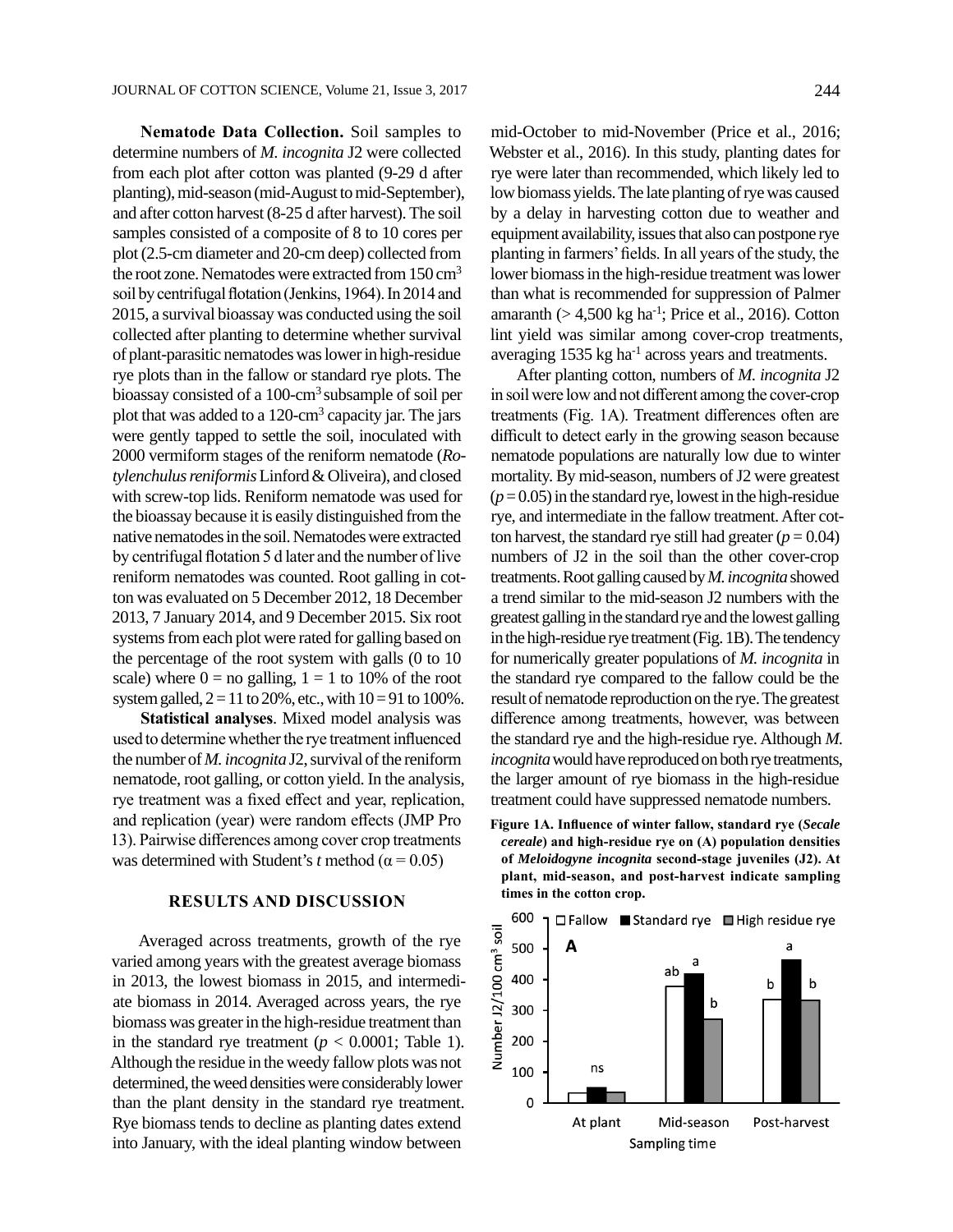**Figure 1B. Influence of winter fallow, standard rye (***Secale cereale***) and high-residue rye on (B) root-gall indices in cotton. At plant, mid-season, and post-harvest indicate sampling times in the cotton crop.**



The mechanism by which the high-residue rye suppressed populations of *M. incognita* is not clear. Greater concentrations of BX compounds released from high-residue compared to standard rye could have killed eggs and J2 of the nematode in soil. In 2014 and 2015, we conducted a bioassay 2 to 3 wk after planting cotton to determine survival of the reniform nematode in soil. However, no difference in survival of the nematodes was observed among cover-crop treatments suggesting toxic compounds were not present at lethal levels at this time. Field and laboratory studies indicate that BX compounds disappear rapidly from soil (Meyer et al., 2009; Rice et al., 2012). Rice et al. (2012) demonstrated that after mulching rye residue on the soil surface, concentrations of BX compounds persisted in the soil for several days at low levels relative to leaf tissue concentrations before declining rapidly over a 2-wk period. If BX compounds were responsible for reducing populations of *M. incognita*, their activity would have occurred within 2 wk of rye termination.

Rye residue on the soil surface can reduce soil temperatures by 2 to 5 °C compared to bare soil depending on environmental conditions and the level of residue decomposition (Teasdale and Mohler, 1993). Lower soil temperatures could have delayed egg hatch and development of *M. incognita* in the high-residue rye compared to the fallow, thus leading to differences in population development. However, reduced soil temperatures cannot explain the greater population densities of *M. incognita* and greater galling in the standard rye treatment compared to the high-residue rye and fallow treatments because the intermediate residue levels in the standard rye should have also resulted in lower soil temperatures compared to fallow.

The results of this study demonstrate a small, but statistically significant, reduction in populations of *M. incognita* in cotton following a winter cover of high-residue compared to standard rye. This reduction in the nematode population resulted in a 10% decline in the level of root galling in cotton and no effect on cotton yield. Although there was almost a 2-fold difference in biomass between standard and high-residue rye, rye biomass in the high-residue treatment was relatively low. Greater suppression of *M. incognita* might be possible with rye residue levels  $> 4,500$  kg ha<sup>-1</sup>. Nevertheless, planting highresidue rye solely for suppression of *M. incognita* is probably not economical. Based on several studies throughout the southeastern U.S., Price et al. (2016) calculated that cotton yield increases between 69 to 83 kg ha<sup>-1</sup> (at a lint price of US \$2.32 kg<sup>-1</sup>) above yields following fallow were needed to offset the costs of planting high-residue cover crops. However, if farmers plant high-residue rye to improve soil structure, moisture retention, and weed control, then they might benefit also from lower populations of *M. incognita*.

#### **ACKNOWLEDGMENTS**

The author thanks David Clements, Susan Drawdy, and Freddie Cheek for technical support, and Dr. Bill Anderson for the use of the Carter Forage Harvester.

#### **DISCLAIMER**

Mention of trade names or commercial products in this publication is solely for the purpose of providing specific information and does not imply recommendation or endorsement by the U.S. Department of Agriculture.

#### **REFERENCES**

- Dabney, S.M., J.A. Delgado, and D.W. Reeves. 2001. Using winter cover crops to improve soil and water quality. Commun. Soil Sci. Plant Anal. 32:1221–1250.
- Ibrahim, I.K.A., S.A. Lewis, and D.C. Harshman. 1993. Host suitability of graminaceous crop cultivars for isolates of *Meloidogyne arenaria* and *M. incognita*. J. Nematol. 25:858–862.